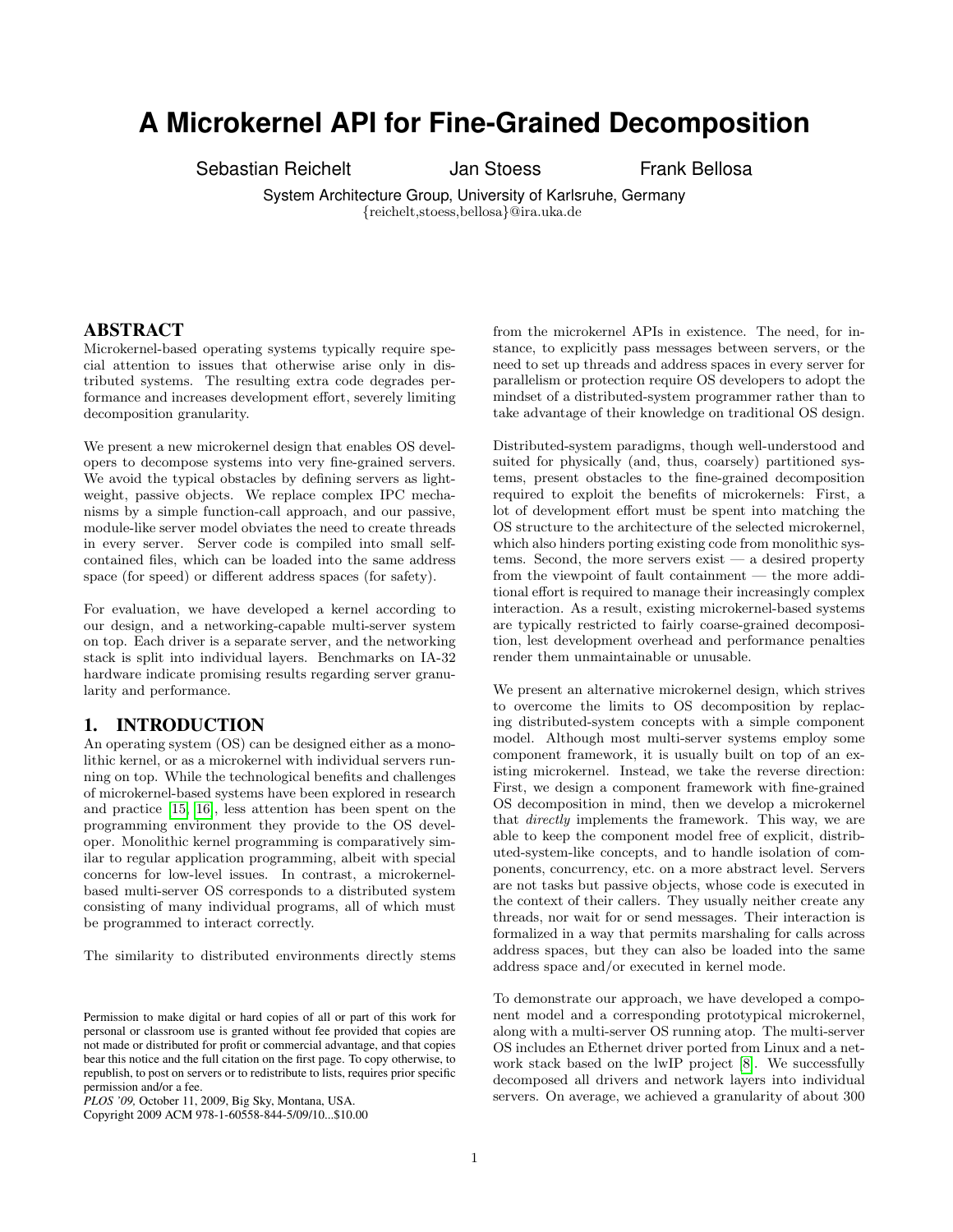lines of code per server. At present, we load all servers into a single address space and execute them in kernel mode. Benchmarks indicate that server invocation incurs an overhead of 2.5 to 4 times the duration of regular function calls. Reduction of this cost, as well as support for multiple address spaces, are targets of our ongoing work.

The rest of this paper is structured as follows: In section [2,](#page-1-0) we compare our approach to existing microkernels. In section [3,](#page-1-1) we explain the key aspects of our design. In section [4,](#page-3-0) we discuss our implementation and evaluation results.

# <span id="page-1-0"></span>2. RELATED WORK

The primary goal of microkernels is to separate OSes into independent servers that can be isolated from each other, while enabling the resulting multi-server systems to provide at least the same features as existing monolithic systems. Purported benefits include robustness and security due to containment of faults and malicious code, easier extensibility and maintainability by strict enforcement of roles and interfaces, as well as flexible verbatim server reuse in the face of changing system requirements [\[5,](#page-4-3) [13,](#page-4-4) [21,](#page-4-5) [25\]](#page-4-6).

Early microkernels such as Mach implemented a strippeddown variant of a fully-fledged kernel, including drivers, file systems, process management, etc., aiming at gradually replacing some kernel features by user-mode daemon processes [\[1\]](#page-4-7). Complex abstractions, however, limit the performance of microkernel operations, and consequently the achievable system granularity. Later microkernels such as L4 and Exokernel reduced the number of abstractions and mechanisms to the bare minimum required for the implementation of secure and fast multi-server systems [\[9,](#page-4-8) [20\]](#page-4-9), typically comprising: i) support for protection via address spaces, ii) execution of code in protection domains, and iii) communication and data sharing across protection boundaries.

These abstractions manifest themselves as additional concepts lacking any equivalent in monolithic kernels. Active, task-based architectures, as seen in early microkernels, are still the most common (and have also found their way into language-based approaches such as Singularity [\[2\]](#page-4-10)). But even in systems without tasks (e.g., in Hydra [\[7\]](#page-4-11) or Pebble [\[6\]](#page-4-12)), there are other new concepts such as access rights, indirect manipulation of data, or explicit setup of communication paths. If the OS consists of a few large servers, as in L4Linux [\[15\]](#page-4-0), ExOS [\[17\]](#page-4-13), or virtual machine monitors [\[14\]](#page-4-14), such additional microkernel-specific concepts can be largely ignored. However, developers of true multi-server systems, such as Workplace OS [\[23\]](#page-4-15), Hurd [\[26\]](#page-4-16), SawMill [\[13\]](#page-4-4), or K42 [\[18\]](#page-4-17), always face the problem of having to adapt every part of the system accordingly.

Existing attempts to keep the effort manageable include remote procedure calls (RPC) built on top of microkernel mechanisms [\[18,](#page-4-17) [24\]](#page-4-18), support libraries for memory management or binding in servers [\[4\]](#page-4-19), or advanced distributedsystem concepts such as Clustered Objects [\[3\]](#page-4-20). However, hiding the microkernel behind a facade does not free OS developers from the need to tailor the system to microkernel paradigms at all times. For instance, the use of RPC reduces client code to simple function calls, but does not solve interaction and coordination problems when servers become

clients themselves; nor does it help in splitting data structures across multiple servers. The case of SawMill shows that such bold semantic changes easily outweigh the potential benefits of a multi-server system. Particularly, every necessary step requires detailed knowledge of both microkernel and OS semantics.

Finally, in contrast to mere component frameworks such as OSKit [\[11\]](#page-4-21) or Think [\[10\]](#page-4-22), our model explicitly allows for component isolation, supporting all the benefits of microkernelbased systems by design.

# <span id="page-1-1"></span>3. DESIGNING FOR DECOMPOSITION

The core of our microkernel architecture is a specially crafted component model. In existing multi-server systems, servers can be regarded as components only to some extent; they are still tasks that consist of address spaces and threads, and interact by sending and receiving messages. Our servers, however, are components and nothing else. The component model is simple enough to be implemented directly by a microkernel, but also expressive enough for servers to be loaded into different protection domains.

Our microkernel's main purpose is to load components and manage their interaction according to the rules defined by the model. In contrast to usual APIs, which define a set of kernel features, our model tells developers how to write servers. These are compiled into tiny files, which the kernel can load and connect. The kernel's exact behavior is an implementation detail; it just needs to satisfy the rules of the component model. Specific kernel features, such as memory management, security, hardware access, etc., are not part of the component model itself, but can be defined on top.

Before writing a server, one needs to define an interface it will implement. Its function signatures are attached to the server in machine-readable form; there is no global interface registry. Figure [1](#page-1-2) shows an interface of a hypothetical file system server, with a single function returning the root directory. A directory is also represented by an interface, as shown in Figure [2.](#page-1-3)

The component model defines three different parameter and return value types: i) scalars (up to machine word size), ii) references to interfaces (as returned by getRootDirectory in Figure [1\)](#page-1-2), and iii) blocks of memory referenced by pointers, which are copied between the caller and callee in one or both directions. Such a parameter, as seen in the getName,

**Directory** getRootDirectory();

<span id="page-1-2"></span>Figure 1: **FileSystem** interface.

Size getName(char \*name, Size nameSize); **Directory** getDirectory (**const char** \*name, Size nameSize); **File** getFile(**const char** \*name, Size nameSize); **Iterator** listDirectories(); **Iterator** listFiles();

<span id="page-1-3"></span>Figure 2: **Directory** interface.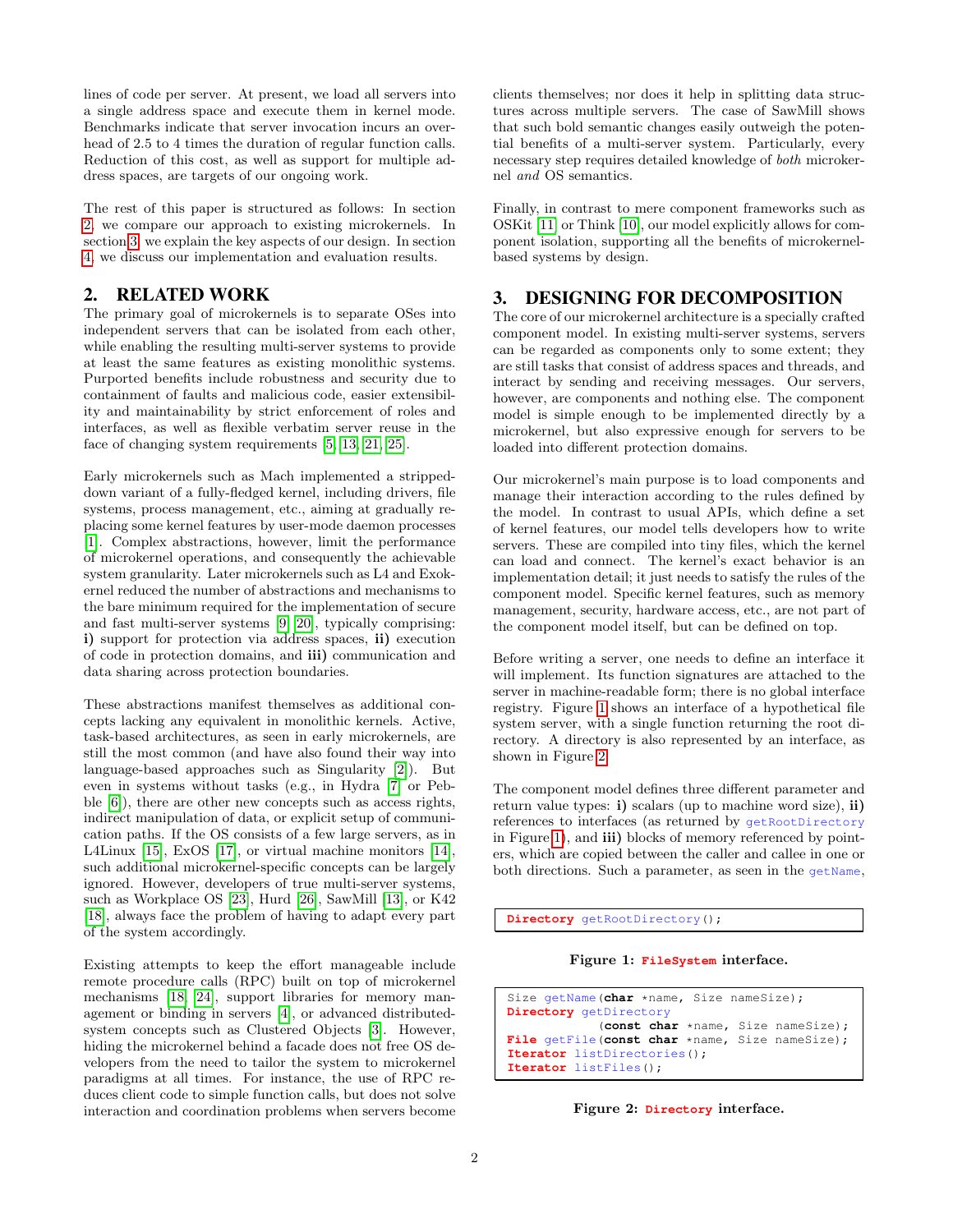getDirectory, and getFile functions in Figure [2,](#page-1-3) is accompanied by an additional size parameter (and optionally a return value) specifying the amount of data to copy.

A server implementing the **FileSystem** interface will need to return an interface reference from getRootDirectory. It can obtain such a reference by loading another server implementing the **Directory** interface, or by calling a function (of some server) returning such a reference. In a file system, however, the root directory is fundamentally part of the same server. In fact, individual files and directories of a file system can never be regarded as isolated components, but are interrelated parts of a single data structure. In this (common) scenario, the server can construct a local object implementing an interface. It is able to access the data of this object via a locally valid pointer, but it also receives an interface reference, which it can pass to another server.

In addition to implementing an interface, a server can specify required interfaces. When the server is loaded, the entity loading it must provide a reference for each of these interfaces. For example, a file system server will specify an interface to a block device; loading the file system server is equivalent to mounting the file system on that device. Since all external dependencies have to be specified in this way, servers are self-contained; they do not have any global requirements. This property obviates the need for a general naming subsystem, as typically found in distributed systems.

So far, what we have described is merely a component model. Its only direct relation to a microkernel is that servers can be loaded into different address spaces due to the restrictions we placed on function signatures. These restrictions also ensure that the component model can feasibly be implemented directly, without any additional abstraction layer on top of the kernel. However, since the component model is meant to fully replace the microkernel API, it must encompass more of the features necessary for OS development; we describe the most important ones in the following paragraphs.

## 3.1 Concurrency

Existing microkernels handle concurrency by letting servers create multiple threads. This is very different from monolithic kernels, where modules can simply be used by multiple threads in parallel, provided that they use appropriate locking mechanisms internally. Our passive components work exactly like modules in a monolithic kernel: They can be declared as "thread-safe" and equipped with locks, and consequently will be called in parallel if two or more threads invoke the same servers concurrently.

In microkernel-based systems, such a threading architecture is referred to as a "migrating thread" model [\[12\]](#page-4-23) (see Figure [3\)](#page-2-0). In our case, however, it arises naturally from the passivity of the components. In other words, we did not apply any specific threading model, but merely avoided all microkernel-specific requirements to deal with threads in the first place. The result is equivalent to the model used implicitly in any component architecture that is not distributed. Thus, in our design, threading and isolation are orthogonal.

Having a foreign thread execute code of a server may seem to raise security issues. However, we can resolve them easily by



<span id="page-2-0"></span>Figure 3: Passive servers and migrating threads enable implicit concurrency within servers.

ensuring that all threads entering a server are treated equally from the server's point of view. In fact, the same model is employed in virtually every monolithic kernel, when userlevel code makes a system call: The thread that has been running at user level continues to execute kernel code. Our model simply extends the vertical structuring of monolithic kernel and user space to the multi-server system domain [\[19\]](#page-4-24).

For the OS developer, making a server thread-safe in our system works very similarly to developing a thread-safe class in a high-level language such as Java: Just like individual methods of the class need to be protected against concurrent execution, locks must be placed around the bodies of server functions that are externally accessible via an interface. Since the kernel manages all incoming and outgoing calls, this can actually be automated in a straightforward manner, so that explicit locking code is usually not needed in the server. The kernel is free to use the most appropriate locking mechanism, or even omit the locks if it can guarantee that the locked regions are never executed concurrently. We tolerate the implications on kernel complexity if that enables us to eliminate the same complexity in server code, where we consider it much more harmful.

# 3.2 Protection

The restrictions we place on interface definitions ensure that servers can be isolated from each other by hardware means. Access control, i.e. management of the right to call other servers, is a separate issue, but does not require any new concepts in the component model: Since interface references are local handles managed by the microkernel, they can act as capabilities [\[22\]](#page-4-25). The only requirement on the kernel is that it manages them on a per-server basis, like UNIX file descriptors are managed on a per-process basis.

## 3.3 Data Sharing

Along with protection, most microkernels provide means to share data across protection boundaries, using the processor's memory management unit (MMU). The primary reason is performance: data that is shared does not need to be copied. In the presence of memory-mapped I/O and direct memory access (DMA), sharing virtual or physical memory with hardware devices can also become a necessity.

We use regular interface references to denote blocks of sharable memory, so that memory can be treated exactly like other resources in terms of protection. Mapping a memory block is a special feature of the component model (perhaps the first fundamentally microkernel-related aspect we describe). Similarly to the Unix mmap call (using an interface reference in place of the file descriptor), the mapping request results in a pointer that can be used to access the memory. In contrast to most microkernels, explicit address space management is not required.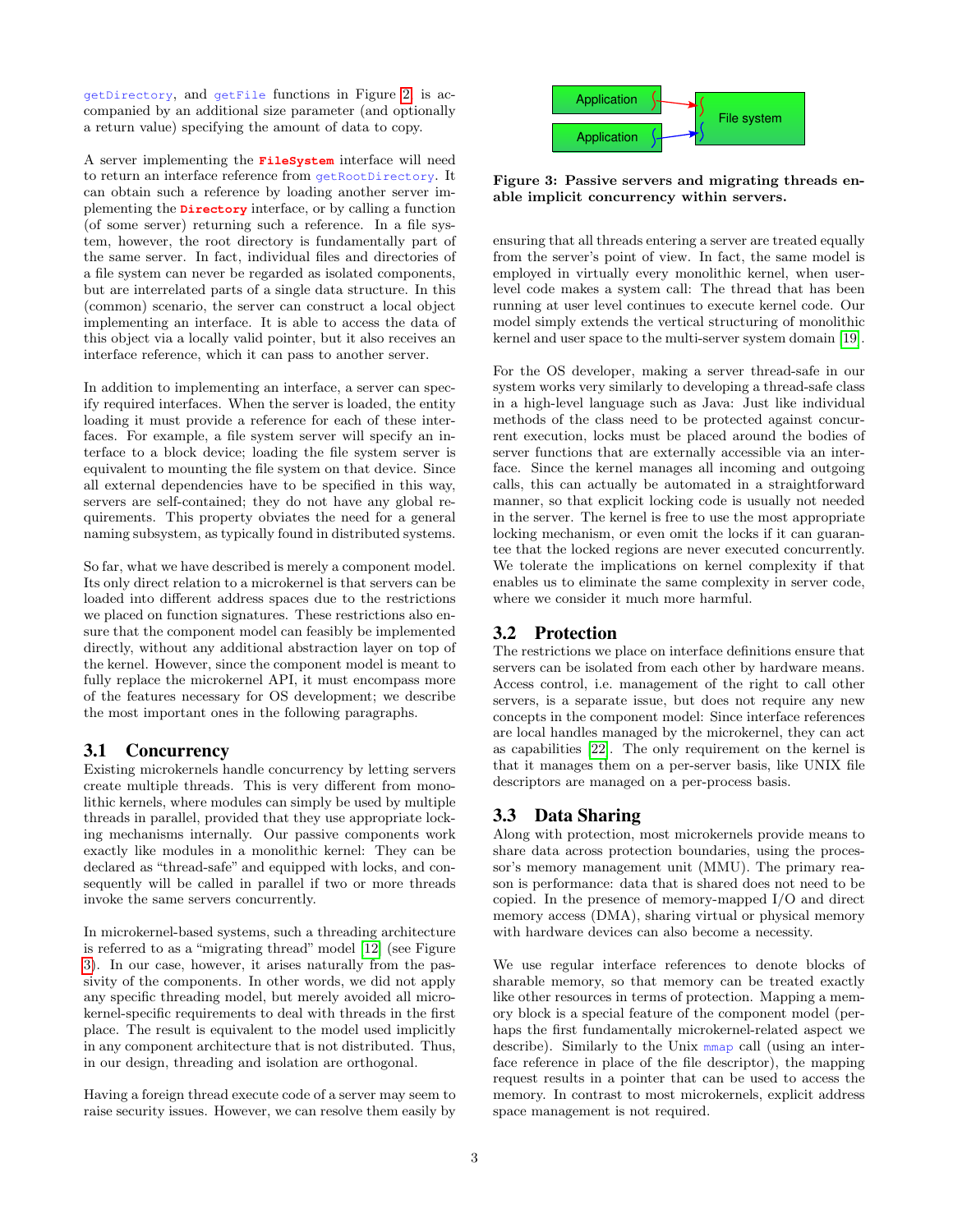|              | Minimum | Maximum Average |      |
|--------------|---------|-----------------|------|
| LOC          | 27      | 1363            | -306 |
| <b>Bytes</b> | 280     | 13588           | 2907 |

<span id="page-3-1"></span>Table 1: Server sizes in our prototype system.

References representing actual physical memory can be obtained from the kernel. However, to achieve the flexibility expected from microkernel memory management, we also permit the client to specify a reference to an arbitrary server implementing a certain interface. On a page fault, the kernel calls a function of this interface, passing the fault location and details as arguments. The target server (which represents the "virtual" memory block) then specifies another interface reference to redirect the access to. It, in turn, can either represent physical memory handed out by the kernel, or be a user-implemented server. Using this scheme, we are able to implement common memory management paradigms such as on-demand allocation and copy-on-write semantics.

## 3.4 Object Lifetime

Since a microkernel implementing our component model is required to manage references between servers, it knows when servers or individual objects are no longer referenced. Therefore, the component model mandates that unreferenced objects are destroyed automatically. This enables servers to return references to newly created objects without having to manage their lifetime. In distributed-system-like environments, object lifetime management can become a serious problem: For instance, a server that creates an object on behalf of another server typically needs to be notified when that server ceases to exist.

### <span id="page-3-0"></span>4. EVALUATION

We have developed a kernel that implements the component model on the IA-32 architecture, as well as a prototypical multi-server system. Drivers for standard PC hardware, PCI, and a Realtek RTL-8139 100 MBit/s Ethernet adapter are implemented as servers, the RTL-8139 driver being ported from Linux. Furthermore, we have built a TCP/IP stack using code from the lwIP project [\[8\]](#page-4-2), but separated into individual servers per networking layer.

An analysis of the source code shows that we are able to achieve a consistently fine server granularity (see Table [1\)](#page-3-1). First of all, this indicates that the restrictions we place on interfaces between servers do not impact the ability to separate servers where appropriate. Second, it is a level of granularity that is difficult to achieve in a system based on tasks, because part of the code will always be related to additional issues such as starting and stopping, communication, etc.

Furthermore, we were able to achieve good results reusing individual pieces of code, particularly in the network device driver we ported. Figure [4](#page-3-2) shows the amount of unmodified, adapted, and new code in the resulting server. 75 per cent of the code was reusable either without modification or with an often straightforward adaption to the server model (for example, the use of specific interfaces instead of direct calls to kernel subsystems, or the conversion from pointers to interface references). The largest change was the introduction of queues instead of immediate packet processing,



<span id="page-3-2"></span>Figure 4: Reuse of code in the RTL-8139 driver.

which was necessary to achieve satisfactory performance in an arbitrary microkernel environment.

We performed micro-benchmarks on two Intel processors, a Pentium 4 and a Core 2 (see Table [2\)](#page-3-3). Since our prototype kernel loads all servers into the kernel, a call from one server to another only takes about 2.5 to 4 times as long as a regular function call. The additional cost stems from the need to build additional stack frames containing information about the called servers, in order to satisfy core properties of the component model such as the lifetime of references. The overhead is kept low by dynamically generating custom code for each server function at load time, as seen in Pebble [\[6\]](#page-4-12). Another frequent server operation is obtaining and releasing a reference, e.g. if referenced objects are individual network packets. The duration in the prototype implementation is in the same range as a call between servers.

Although we have not yet implemented a complete microkernel with user-mode server support, we can predict the potential performance of calls across address spaces ("inter-AS") by setting up two address spaces with appropriate contents and kernel data structures, and implementing the necessary part of the kernel call/return path. This includes all required run-time checks and data structure modifications. The results are promising: A call and return between address spaces is faster than two IPCs on the L4Ka  $\mu$ -kernel, which is explicitly designed for good IPC performance [\[15\]](#page-4-0).

As a more real-world benchmark, we measured network data transfer performance using our ported (and decomposed) TCP/IP stack and Ethernet adapter driver, and compared it against the performance of the same card under Linux. We were able to achieve equal throughput, but the CPU load turned out to be approximately twice as large. This number needs to be taken with a grain of salt, however, since the TCP/IP stack we ported is very different from the highly optimized Linux equivalent.

## 5. CONCLUSION

We presented a microkernel API specifically designed for fine-grained decomposition, in the form of a specialized component architecture. We discarded distributed-system

|                         | Pentium 4 Core 2 |      |
|-------------------------|------------------|------|
| Kernel-mode call/return | 46               | 23   |
| Reference management    | 60               | 31   |
| (Function call/return)  | 11               |      |
| Inter-AS call/return    | 1965             | 771  |
| (L4Ka round-trip IPC)   | 2262             | 1052 |

<span id="page-3-3"></span>Table 2: Number of cycles of kernel operations.